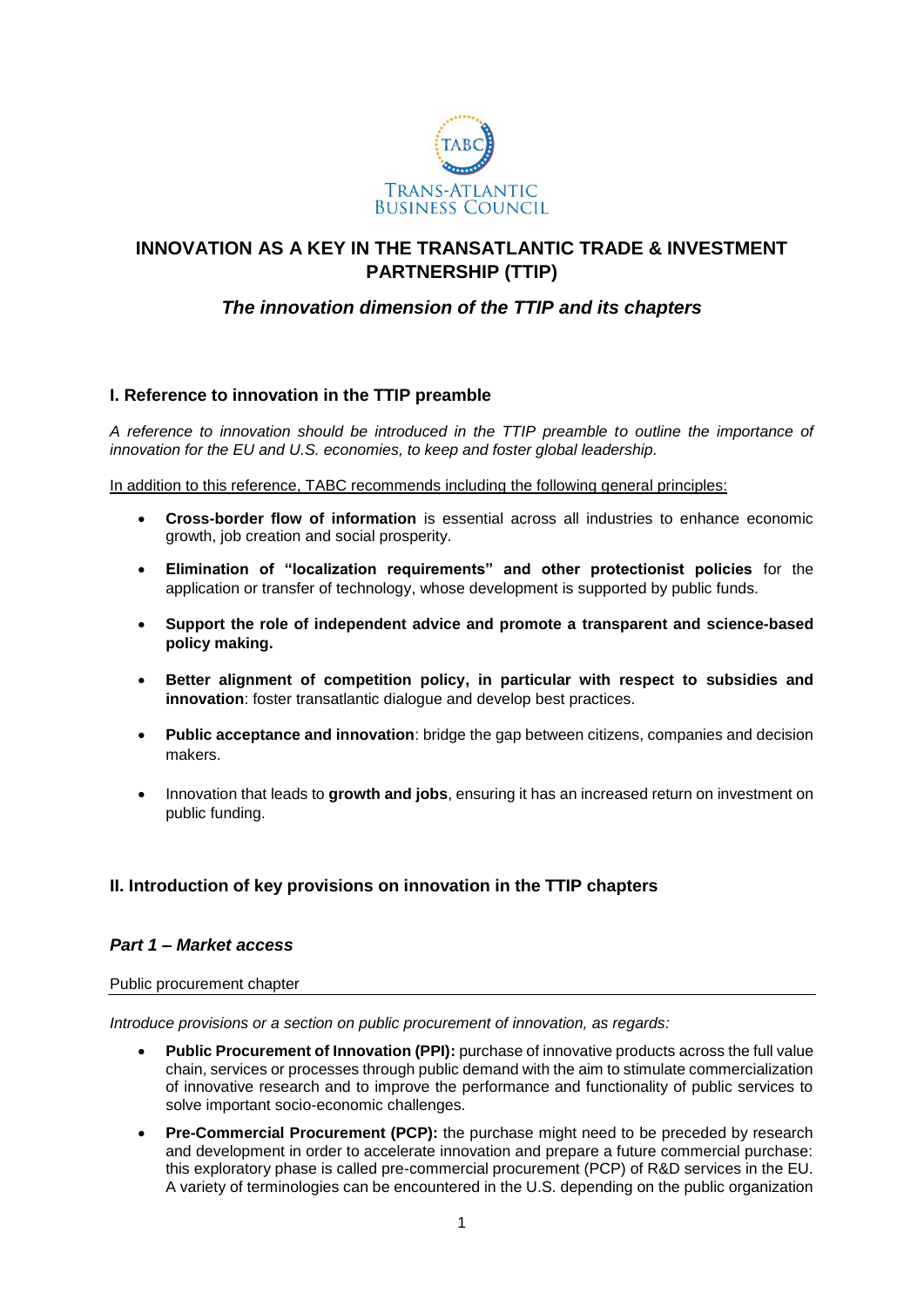such as pre-competitive procurement, procurement of innovation, public procurement of R&D services, public technology procurement, technology procurement etc.

#### **PCP and PPI common objectives in the EU and the U.S.:**

- $\circ$  Stimulate economic growth by driving innovation from the demand side so as to increase the expected return on investments in R&D.
- $\circ$  Improve service levels of public entities and agencies to its citizens by becoming an early adaptor of innovative technologies.
- o Shorter-time-to-market: accelerate innovation by funding transition process from R&D to commercialization.

#### *Proposed deliverables:*

TABC recommends that EU and U.S. government officials jointly develop a common policy for PCP and PPI by taking the following steps:

- Acknowledge the potential of public entities as early adopters to create demand for innovative products and industry which can bring research results into the market.
- Stimulate innovation through PCP and PPI for economic growth on both sides of the Atlantic.
- Define a joint mission, objectives, strategies and tangible results to be achieved.
- Focus on common challenges: Climate change, environment, homeland security, cybersecurity, cloud computing, healthcare, energy (smart grids), transportation, aging population.
- Leverage mature R&D procurement programs of the U.S. to develop joint initiatives with emerging PCP and PPI programs at the European Commission, specifically in Horizon 2020 and Member States.
- Encourage exchange of information and best practices between EU and U.S. procuring bodies.
- Create 'Technology Dialogues' between U.S. and EU public entities.
- Enable access to industry funding instruments from respective agencies on both sides of the Atlantic. They should extend their support for transatlantic PCP and PPI programs, thus encouraging public entities to become early adopters of innovation.

## *Part 2 – Regulatory cooperation*

Regulatory coherence chapter

#### *Create a specific section for emerging technologies*

A number of emerging technologies are being developed on both sides of the Atlantic and cooperation on standards and regulation would allow (1) the creation of the wide transatlantic market; and (2) the EU and US to set global standards in these emerging technologies. These include (not exhaustive):

## **Electric Vehicles and Smart Grid**

Future standards for e-vehicles and smart grids are to be further discussed between transatlantic standard bodies and regulatory agencies to ensure transatlantic leadership in these emerging technologies, particularly on standards and regulation. First steps have been taken by the automotive industry to settle on the Combined Charging System (CCS) for fast electric recharging points for electric vehicles. One future issue is wireless power transfer which is going to be developed in the short term.

#### *Specific Challenges & Recommendations:*

Ongoing discussions between the standards and regulatory agencies must continue with distinct political support from both governments and input from relevant industry participants. For example, battery producers must be involved with ANSI and/or CEN/CENELEC when they address safety, the standardization of battery shapes and the format of cells/modules. The producers are actively engaged with the Original Equipment Manufacturers' (OEMs) and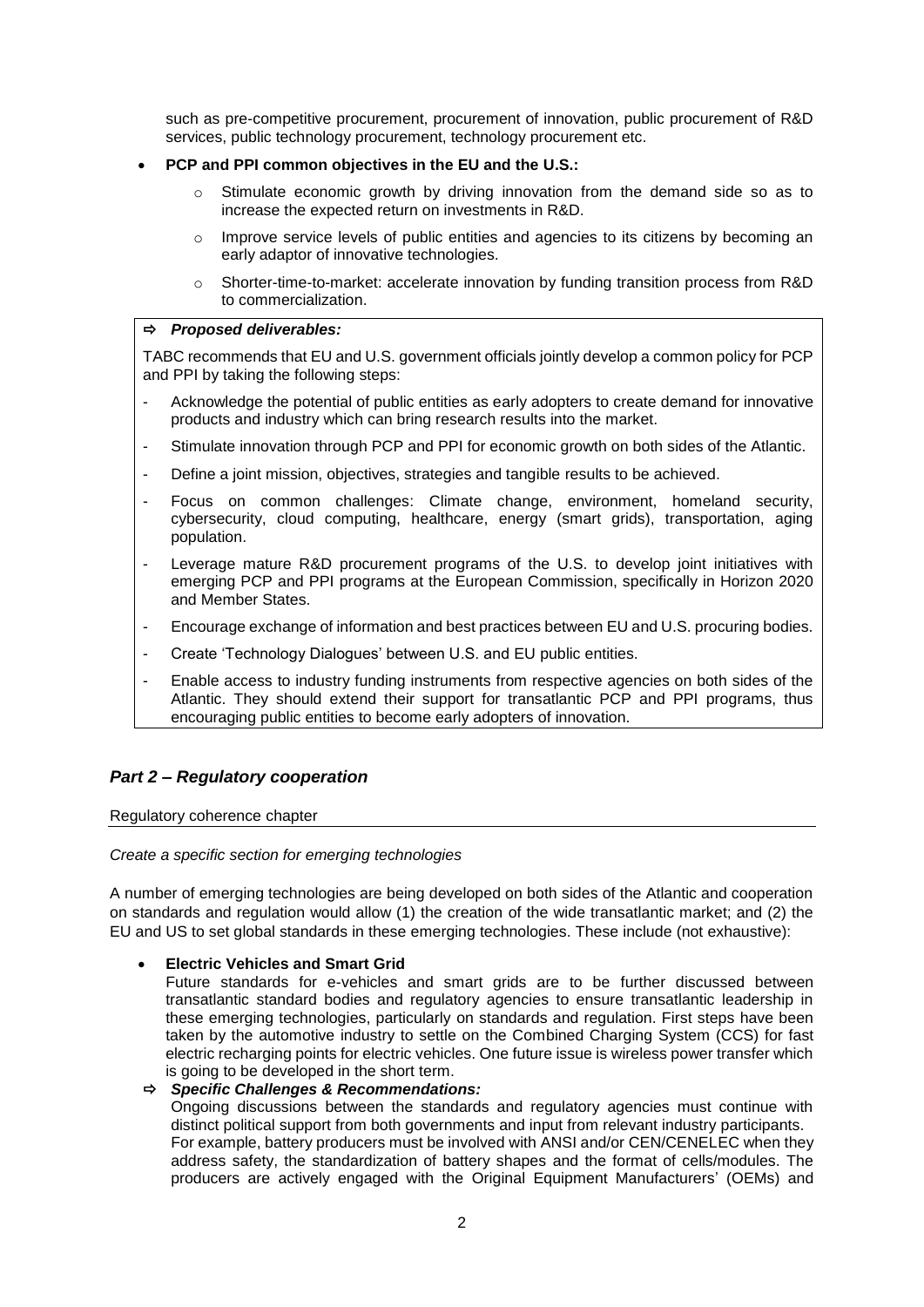understand what is being asked, what is practical to adopt. On the other hand, standardization of battery materials is not desirable as each battery materials producer needs the freedom to produce its own formulation according to the application and needs of each OEMs.

Pre-competitive scientific work in transatlantic research centers such as Argonne National Laboratory (USA) and Joint Research Centre in Ispra, Italy (EU), should focus on relevant issues and actively involve relevant stakeholders. Duplication of efforts should be avoided. Of importance is aligning approaches to foster the introduction and uptake of e-mobility (e.g. test procedures and safety measures).

On Smart Grids and Smart Meters, the Smart Grid Task Force of the European Commission including relevant stakeholders and regulatory bodies have developed positions on standards (CEN/CENELEC) and further regulatory issues. This could be the basis for international standardization and duplicating work might be avoided.

## **Energy Efficiency**

Both the EU and U.S. regulate energy efficiency of appliances through energy labels and minimum efficiency limits but they do this differently. Innovation is necessary to achieve high energy efficiency with the objective of saving energy when consumers use appliances at home. These are difficult considerations that require in-depth understanding of the function of appliances and how consumers use appliances.

 *Specific Challenges & Recommendations*: It would be beneficial for the EU and U.S. to jointly analyze this area and work on a number of specific concrete issues such as measurement of energy efficiency, harmonization of product requirements and preferably their limits, certification of accredited laboratories. *(See TABC's specific position paper on energy efficiency in TTIP)<sup>1</sup> .*

## **Resource Efficiency supported through Implementation of Reuse and Quality Recycling Technologies**

The need to access natural resources and ensure supply of valuable and critical materials required by emerging and low carbon technologies (e.g. renewable energy, electric vehicles) has been recognized in the EU and the U.S., as has the need to more efficiently use the resources we already have.

 *Specific Challenges & Recommendations*: Electrical and electronic equipment waste, referred to as E-waste or WEEE, is one of the fastest growing waste streams in both the EU and the U.S. The appropriate management of WEEE has not only an environmental impact by controlling hazardous waste but can also contribute to the recovery of resources such as valuable and critical secondary raw materials. Regulations and current informal approaches differ within and between the U.S. and EU for e-waste. There is need to develop one combined approach for what already exists. However, it is possible to work together to ensure that recognized standards and certification schemes are implemented to promote quality treatment throughout the entire recycling chain of waste electronics (from collection to final material recovery). This will encourage appropriate handling and maximize the recovery of valuable and critical resources and materials. The definition of WEEE could also be another work stream, in order to differentiate the types of WEEE.

## *Proposed deliverables:*

- Recognition and use of international standards when they exist already (energy efficiency for instance).
- Improve scientific cooperation and transparency in the regulatory process.
- Strong link with TBT chapter.

**.** 

- Implement recognized standards and certification schemes for promoting quality treatment throughout the entire recycling value chain of end of life electronics (from collection to final material recovery).

*<sup>1</sup>* TABC position paper on Energy Efficiency in TTIP: [http://www.transatlanticbusiness.org/wp](http://www.transatlanticbusiness.org/wp-content/uploads/2014/05/TABC-position-paper_Energy-Efficiency-in-TTIP_July10-2015.pdf)[content/uploads/2014/05/TABC-position-paper\\_Energy-Efficiency-in-TTIP\\_July10-2015.pdf](http://www.transatlanticbusiness.org/wp-content/uploads/2014/05/TABC-position-paper_Energy-Efficiency-in-TTIP_July10-2015.pdf)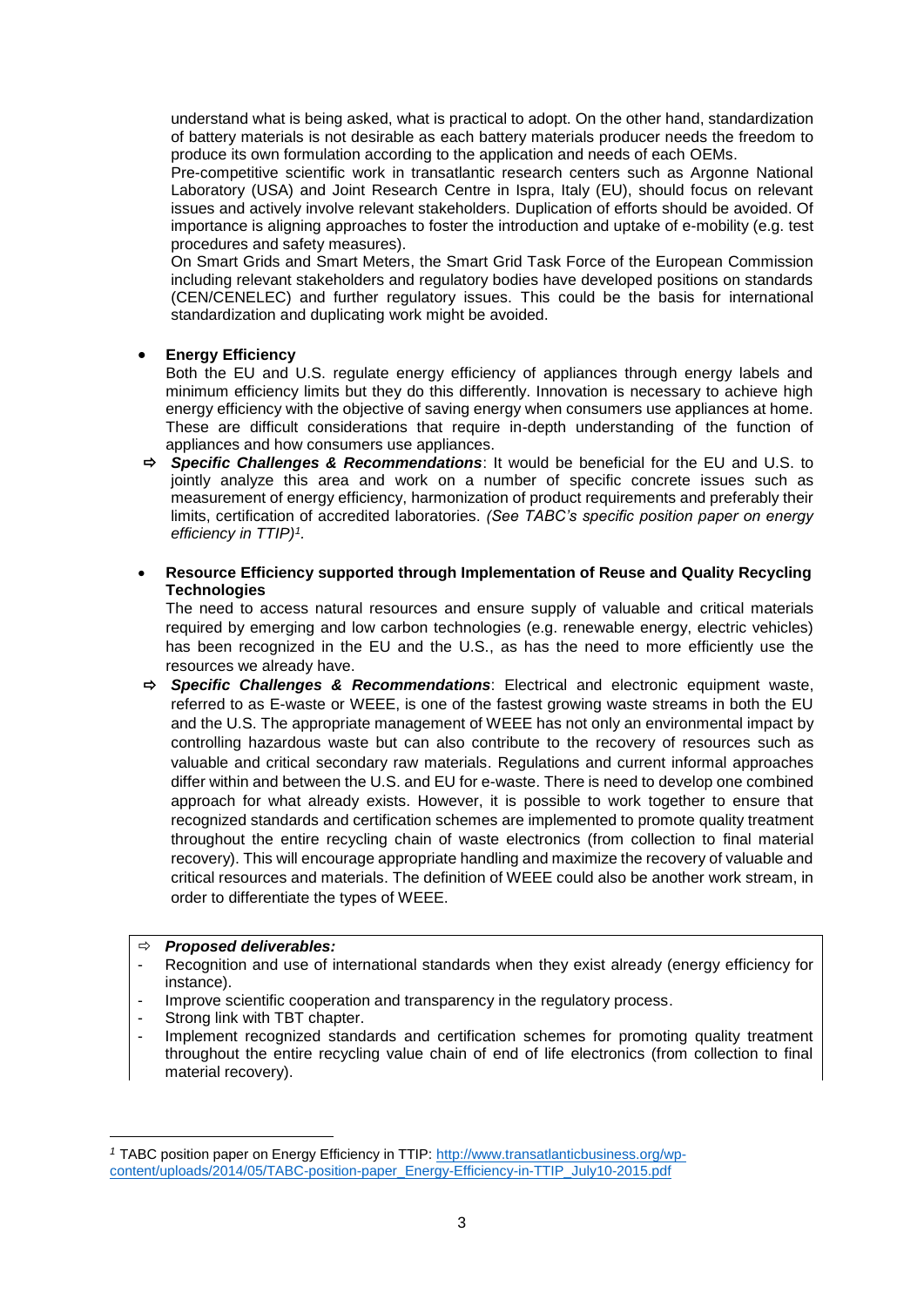Work together to set common standards in emerging technologies as: future energy efficiency appliances, electric vehicles, Smart Grid/Smart Metering, recycling for "mining" of strategic and critical minerals.

## *Enabling technologies: nanotechnologies*

Nanotechnology has been recognized as a key enabling technology in the U.S. and in the EU. It is expected that a growing number of nanomaterials will enter the markets in the years to come.

The EU has already started to regulate nanomaterials as a whole and to impose strict requirements on nanomaterials (e.g. consumer information, notification) in certain sectors, which hampers their market access and discriminates nanomaterials against non-nanomaterials. Moreover, some Member States have or are in the process of introducing nano-inventories which also impede the market access of nanomaterials in these Member States. U.S. regulation on the other hand focuses exclusively on single nanomaterials with specific hazards.

#### *Proposed deliverables:*

- Focus on cooperation: continue and promote further transatlantic cooperation in the area of safety research for nanomaterials.
- Increased regulatory cooperation for nanomaterials, as having a consultation process for new legislation to avoid further divergence and hopefully then also more harmonized legislation in future.
- Acknowledge guidelines and recognize recommendations in the area of health and safety developed by the OECD Working Party on Manufactured Nanomaterials. (OECD WPMN).

## Technical Barriers to Trade (TBT) chapter

*Go beyond the TBT Agreement, while taking into account innovation*

#### *Proposed deliverables:*

- Commitment to promote international standards.
- Recognize functional equivalent standards to prevent unnecessary duplication.
- Establish robust bilateral cooperation to ensure that emerging technology regulations with cross-border impact are performance based, allowing maximum flexibility to design innovative technologies and products in a cost effective manner.
- Bring sharper focus to the ongoing application of the WTO TBT Agreement and ensure that WTO members inclined to pursue national technology standards adhere to all applicable TBT requirements.
- Reliance on WTO TBT principles for the development of international standards
- Share and discuss research and development plans in emerging technologies areas and key enabling technologies areas, especially linked to the development of new regulations or standards.
- Exchange of research, information and results linked to the development of new technologies.

#### ICT

Governments should promote an enabling public policy environment that does not prevent innovative solutions before their merits can be tested in the marketplace. Governments and regulators should ensure a policy framework based on a light-touch regulatory approach that incentivizes investment and enables the development of new business models. Regulation should also avoid technology restrictions given convergence trends while relying on sustainable competition.

More efforts are needed to build integrated industrial systems. Today, policy makers and industry continue to work together around initiatives that function still too much as fragmented silos when addressing new technological and regulatory fields. All of these technologies and related initiatives are components of the future digital environment and require cross-sectorial coordination across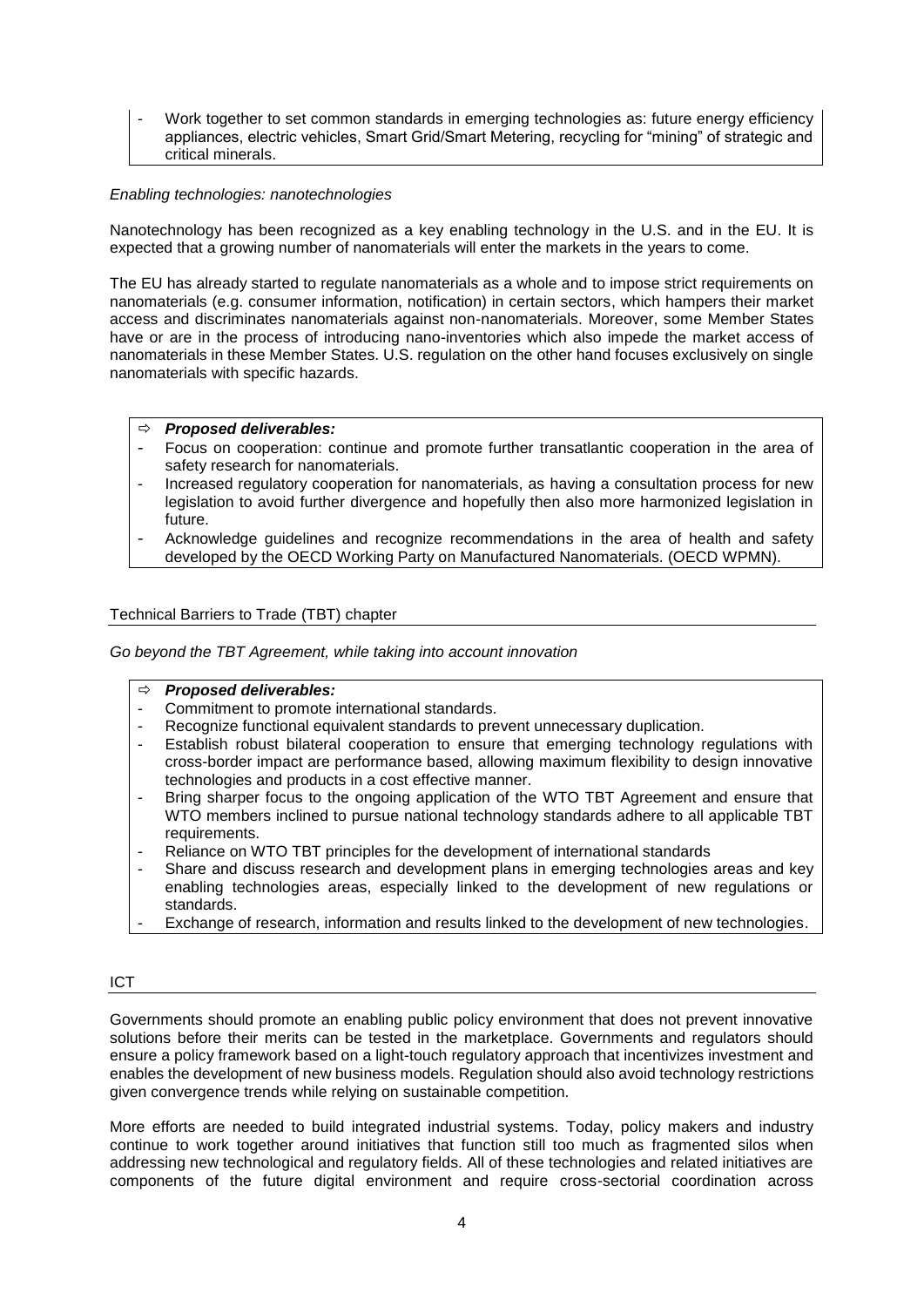policymakers and industries. At a minimum, close coordination, collaboration and cooperation is required across all government policy makers and actors (both users and providers).

## *Proposed deliverable:*

- Include specific provisions supporting cross-border flow of information that facilitate research into new and innovative processes and products, as well as technological developments such as the industrial internet.

## *Part 3 – Rules*

#### Sustainable development chapter - Energy and Raw Materials

Access to and affordability of non-energy raw materials are crucial for the transatlantic market and to advance the process of innovation. Major sectors of the transatlantic economy depend on access to raw materials, including construction, chemicals, automotive, aerospace, machinery and equipment, as well as high technology/ICT and consumer goods. A secure supply of key raw materials is a prerequisite for maintaining the industrial value chain and innovating new materials and products. The U.S. and EU need to jointly address market distortions affecting important raw materials available on the international market. At the same time resource efficiency and recycling should be recognized as a key dimension of raw materials security.

Main issues faced by TABC members are for instance:

- Supply risk and economic importance of some raw materials Critical Raw Materials list from the European Commission (2014) and the U.S. (2011).
- Lack of transparency on the recycling value chain flow lack of traceability and monitoring of certain waste (e.g. WEEE) after collection (e.g. illegal waste shipments).
- Sub-standard recycling processes which distort and disturb fair level playing field.

#### *Proposed deliverables:*

- Secure access to materials (both primary and secondary hence also recycling) that are critical to create green and energy efficient technologies (e.g. neodymium that is used in permanent magnets of efficient electric motors, indium that is used in solar panels, cobalt and nickel that are used in rechargeable batteries).

- The U.S. and EU should strengthen their cooperation in the development and use of standards, test methods and guides for the characterization, classification, waste collection and separation, improve waste management and re-use of valuable and critical raw materials where this makes sense from an economic and environment point of view.

- Develop substitutes, alternatives or reduce material use for critical materials used in energy efficient technologies where such materials may be strategic for U.S. and EU governments, in danger of short supply, subject to increased demand, controlled by very few companies and/or countries.

- Set the right framework on conditions and incentives for investments in the transatlantic market to foster sustainable supply.

- Boost transatlantic cooperation on materials research and eco-efficient recovery routes.

- Build a set of rules between the EU and the US on sustainable sourcing of minerals that is aligned as much as possible, and take a leading role in setting global rules.

#### Competition chapter

Taking into account the globalization of competition policy and mutual objectives to protect the global competitive process, foster innovation and reduce inefficiencies, the U.S. and the EU should encourage their competition authorities to adequately consider the link between competition, innovation, and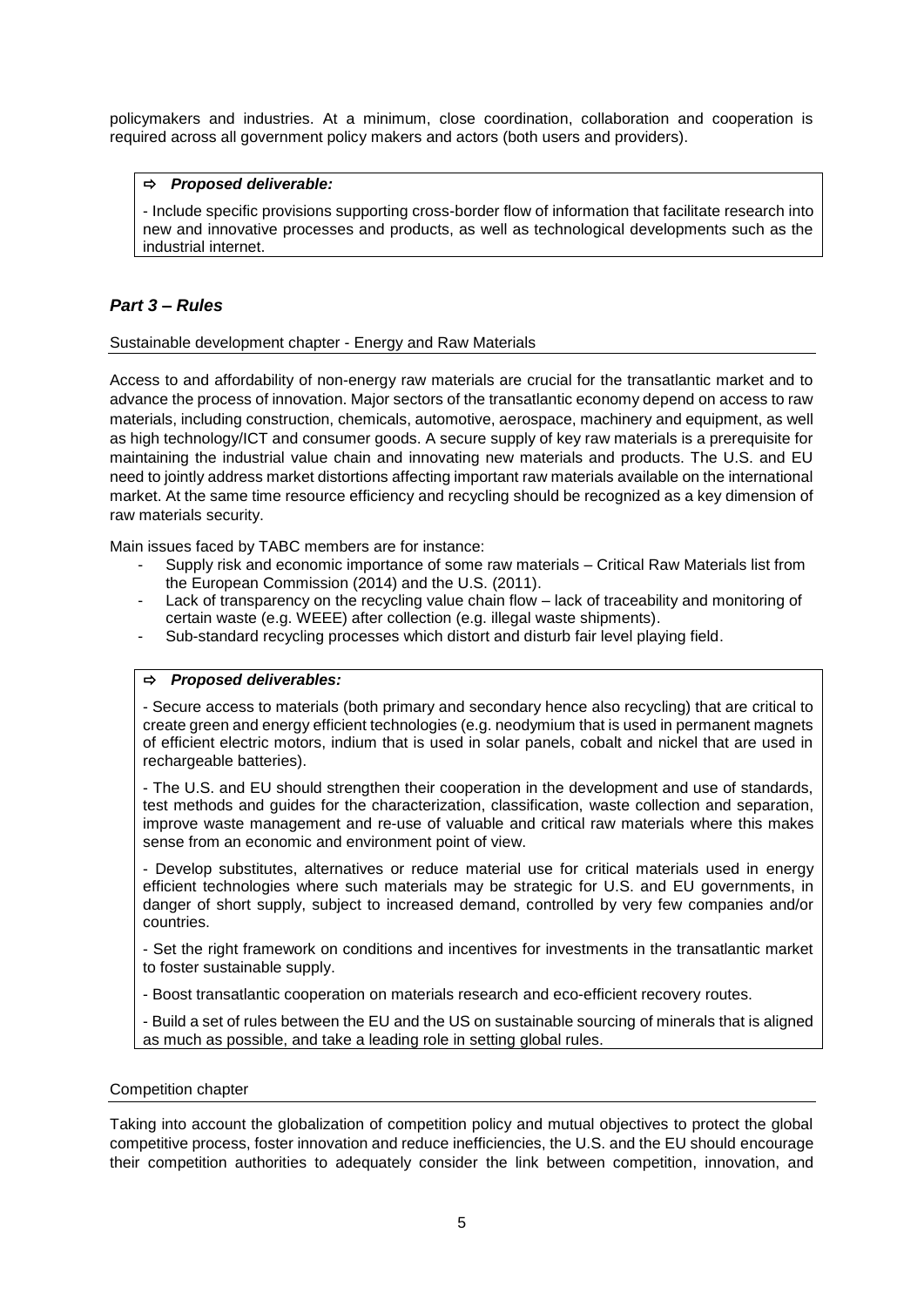investment, and encourage global implementation of best practices through organizations, such as the OECD and the International Competition Network.

## *Proposed deliverables:*

- **-** A further stimulus towards harmonization between the US and EU competition policies would be key for a sustainable development of Europe and the US in a globalized economy.
- **-** Foster transatlantic dialogue on the use of economic analysis as well as adequate remedies in antitrust and merger control proceedings of mutual concern and encourage global convergence through organizations such as the OECD and the International Competition Network.
- **-** Develop best practices on due process (procedural fairness) for all competition proceedings and encourage their global implementation through organizations such as the OECD and the International Competition Network.
- **-** Strict enforcement of competition law in all sectors and in particular in those driving innovation.
- **-** Support newer competition agencies, in particular with respect to the intersection of intellectual property law and competition policy, as well as the dangers associated with using intrusive remedies that could negatively affect innovation.

## Intellectual Property Rights chapter

Intellectual property is essential to economic expansion, business, societal innovation and national competitiveness for both the US and EU. IP-intensive industries are linked to 35% of U.S. GDP and nearly 30% of all U.S. employment; similarly IP-intensive industries are linked to 39% of EU GDP and roughly 35% of all employment in the EU<sup>2</sup>. As internet-enabled innovation increasingly drives productivity and growth on both sides of the Atlantic, the importance of intellectual property to creating new jobs and growing exports will only increase.

TTIP should reflect this shared reliance on intellectual property. Both markets share a deep commitment to protecting intellectual property and a recognition that strong intellectual property regimes are an indispensable element of successful economies and to create and maintain innovation and technologydriven exports, competitive opportunities, and jobs. *See TABC's specific position paper on IPR in TTIP<sup>3</sup>*

## *Proposed deliverable:*

*-* Elimination of "localization requirements" and other protectionist policies for the application or transfer of technology whose development is supported by public funds.

## Mobility of Workers chapter

In an effort to boost growth and jobs across the Atlantic, and given the current negotiations on the TTIP, EU and U.S. have an opportunity to come together to address major societal and economic challenges. For the economies to thrive, EU and U.S. need a highly skilled workforce to foster innovation, entrepreneurship and advance digitalisation.

Therefore, governments should play a role in empowering the future workforce by bringing specialised skills closer to the market, facilitate mobility of researchers, promote Science, Technology, Engineering and Maths (STEM), and help ease transition from education to work.

## *Proposed deliverables:*

**.** 

Remove unnecessary impediments to transatlantic research and development and other cooperation in innovation through a fast track approach for expeditious processing of visa/work

<sup>2</sup> <http://www.epo.org/news-issues/news/2013/20130930.html>

<sup>&</sup>lt;sup>3</sup> TABC position paper on IPR in TTIP: [http://www.transatlanticbusiness.org/wp-content/uploads/2014/05/TABC-](http://www.transatlanticbusiness.org/wp-content/uploads/2014/05/TABC-Position-on-IPR-in-TTIP.pdf)[Position-on-IPR-in-TTIP.pdf](http://www.transatlanticbusiness.org/wp-content/uploads/2014/05/TABC-Position-on-IPR-in-TTIP.pdf)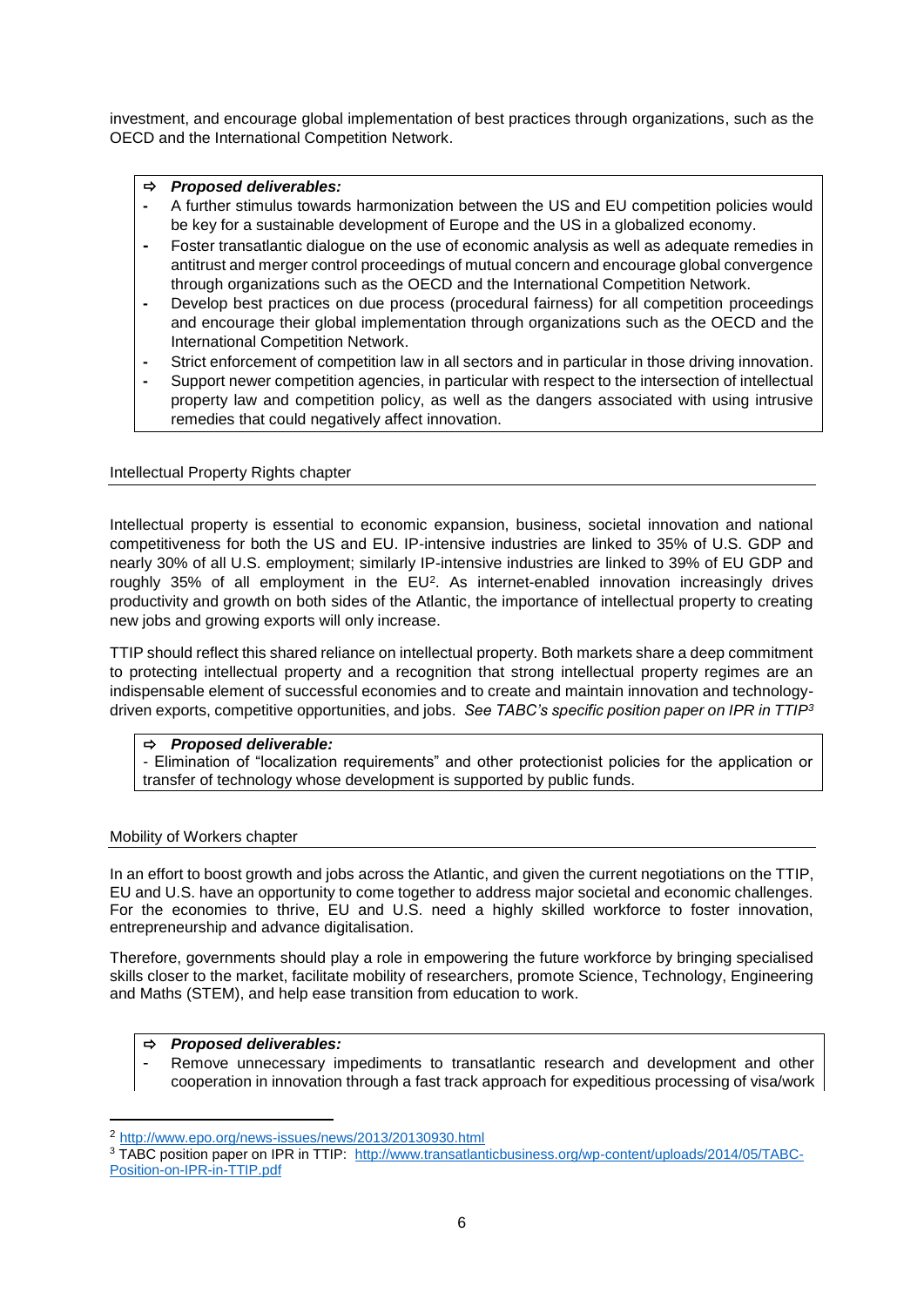permit applications.

- Improve current practical arrangements on the temporary movement of qualified persons by broadening the status of qualified persons, by reducing administrative burdens and by providing fast track mechanisms.
- Facilitate the transatlantic mobility of researchers and technologists engaged in collaborative projects.
- Current rights available under Mode 4 in the GATS agreement should be expanded to include additional skilled job categories such as researchers and technicians.

#### R&D chapter

#### **Remove obstacles to transatlantic R&D:**

- Procedures for the treatment of flows of controlled technology for collaborative, transatlantic research and development projects that recognize the particular needs for such exchanges: As for export control aspects, there are regulations in place, such as the Wassenaar Arrangement and licensing policies which enable the required exchange of knowledge and goods as part of international research cooperation. In practice, however, these regulations are very detailed and complicated, and in some cases even ambiguous.
- **Removal of (statutory) impediments to collaboration between public and private sectors thereby allowing for optimal research cooperation.** 
	- o Examples: some US federal and state rules prohibiting settlement of disputes under a foreign jurisdiction.
	- o Mutual access to funding to EU and US respective programs.
	- $\circ$  Gaps in info and familiarity between the approaches to IP and licensing Cost-sharing requirements for federally funded R&D – on the applied R and D side, not basic research (DOE as an example).
- **Removal of legal conditions impeding access to funding on both sides: example of liabilities for US companies to access Horizon 2020**
- **Provisions to facilitate the transatlantic mobility of researchers and technologists engaged in collaborative projects**<sup>4</sup> **.**
- **Remove obstacles to commercialization of research results**

#### *Proposed deliverables:*

**.** 

*-* Treatment of flows of controlled technology for collaborative, transatlantic R&D projects: simplification of highly technical descriptions will improve accessibility and ease of understanding *-* Facilitate reciprocal access to R&D programs including funding, tenders for innovation procurement, etc., especially for pre competitive research.

*-* Reiterate the need to eliminate technology transfer as a condition to access markets or funding (esp. vis a vis third countries)

#### **Develop innovative incentives and support for transatlantic R&D&I**

Support transatlantic projects with multiple participants, as integrators of innovation ecosystem and with focus on emerging technologies.

<sup>4</sup> TABC [Letter to Commissioner Malmstrom Calling for the Inclusion of Skills and Labour Mobility Issues in the](http://www.transatlanticbusiness.org/wp-content/uploads/2014/05/6.Letter-to-Commissioner-Malmstrom-Calling-for-the-Inclusion-of-Skills-and-Labour-Mobility-Issues-in-the-TTIP-.pdf)  [TTIP: http://www.transatlanticbusiness.org/wp-content/uploads/2014/05/6.Letter-to-Commissioner-Malmstrom-](http://www.transatlanticbusiness.org/wp-content/uploads/2014/05/6.Letter-to-Commissioner-Malmstrom-Calling-for-the-Inclusion-of-Skills-and-Labour-Mobility-Issues-in-the-TTIP-.pdf)[Calling-for-the-Inclusion-of-Skills-and-Labour-Mobility-Issues-in-the-TTIP-.pdf](http://www.transatlanticbusiness.org/wp-content/uploads/2014/05/6.Letter-to-Commissioner-Malmstrom-Calling-for-the-Inclusion-of-Skills-and-Labour-Mobility-Issues-in-the-TTIP-.pdf)